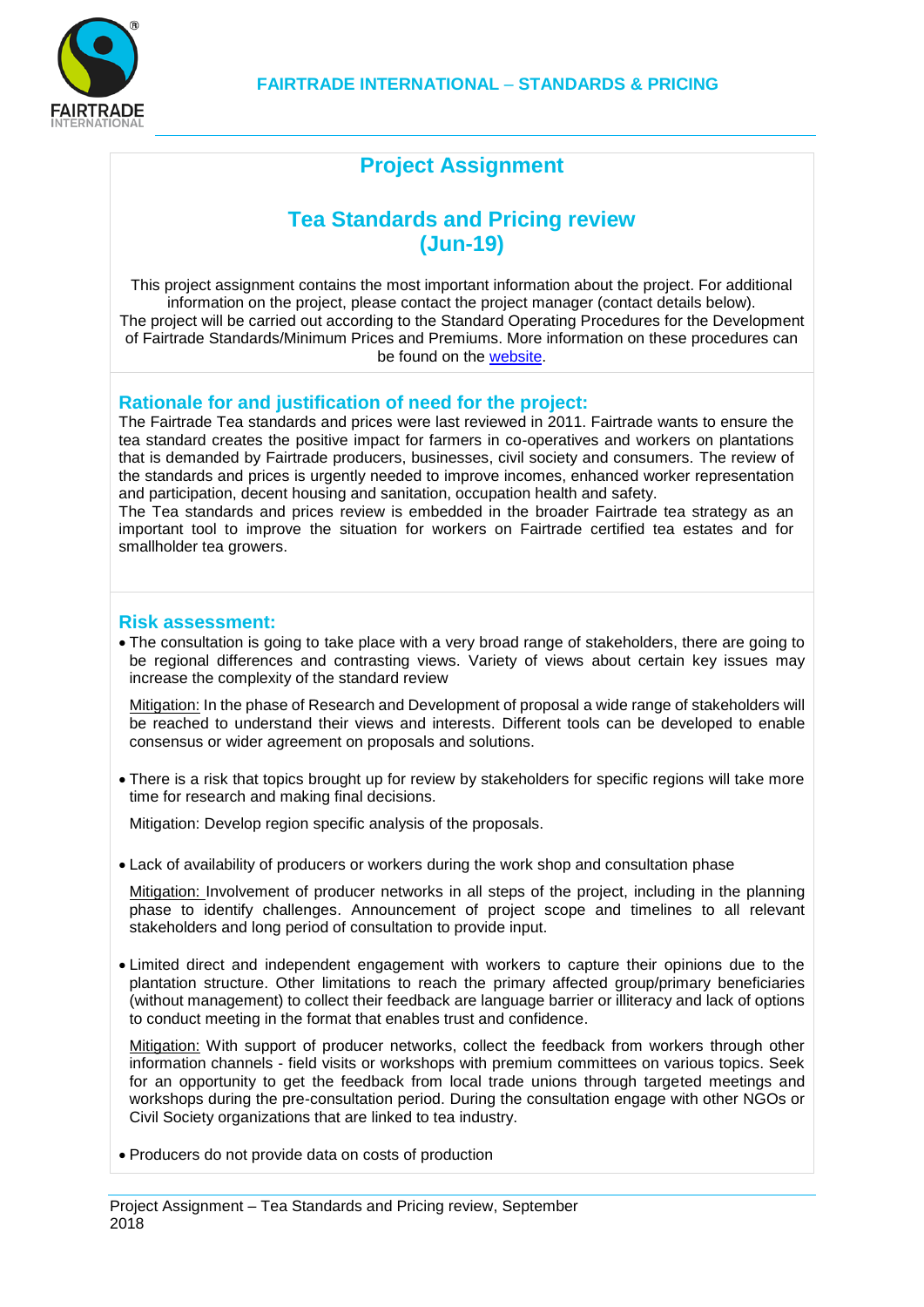

Mitigation: Close liaison with Producer Networks on collection of cost data.

- There is a risk that the project could be delayed due to :
	- Delays in the SPO review that need to be considered in the review of the Tea SPO Standard;
	- Increased complexity of simultaneous consultations on standard and pricing issues;

Mitigation: During the development of consultation documents there will be a thorough analysis of inputs from the SPO review on the areas that are relevant to producers and traders in tea industry. Current estimations of timelines to some extend include risks of delays with research work on cost of sustainable production which will have to be completed prior to consultation phase. Good communication with all stakeholders to ensure as many as possible are aware of and able to contribute to the review. Flexibility would be needed in case any of the topics of the review require a more in-depth assessment.

| <b>Project Start Event:</b><br>Publication of project assignment for feedback                                                                                                                                  | <b>Project Start Date:</b><br>September 2018 |
|----------------------------------------------------------------------------------------------------------------------------------------------------------------------------------------------------------------|----------------------------------------------|
| <b>Project End Event:</b><br>Publication of the revised Price and Fairtrade<br>Standard for Tea for Small Producer Organization and<br>traders and Fairtrade Standard for Tea for Hired<br>Labour and traders. | <b>Project End Date:</b><br>Q1 2020          |
| <b>Project Goal and objectives</b>                                                                                                                                                                             |                                              |

### **Goal:**

A crucial component of the global tea strategy is a standard and pricing review.

The objectives of which are:

#### **Standards review**

- Review and analyse outstanding issues included on the monitoring log for both the Tea Small Producer Organizations (SPO) and Tea Hired Labour (HL) standards
- Consult on the inclusion of floor wages, improving working and housing conditions, among other topics
- Seek solutions from stakeholders to resolve standard related issues
- Consult on solutions with relevant stakeholder groups
- Ensure consistency in standards by aligning changes in all related product standards in particular the Fairtrade Standard for SPO, Fairtrade Standard for HL and Fairtrade Trader Standard
- Improve standard language for better clarity and simplicity
- Develop final proposals for Tea SPO and HL standards for approval by Standards Committee (SC)

### **Pricing review**

- Collect data on costs of production using technical tools and workshops
- Explore the impact of floor wages on the overall costs of production
- Compile, validate and analyze collected cost of production data
- Review of the Premium setting model and mechanisms
- Develop the price and Premium proposal for consultation with stakeholders
- Develop the price and Premium proposal for decision to the Standards Committee
- Publish the new Fairtrade Minimum Prices and Fairtrade Premium

Project Assignment – Tea Standards and Pricing review, September 2018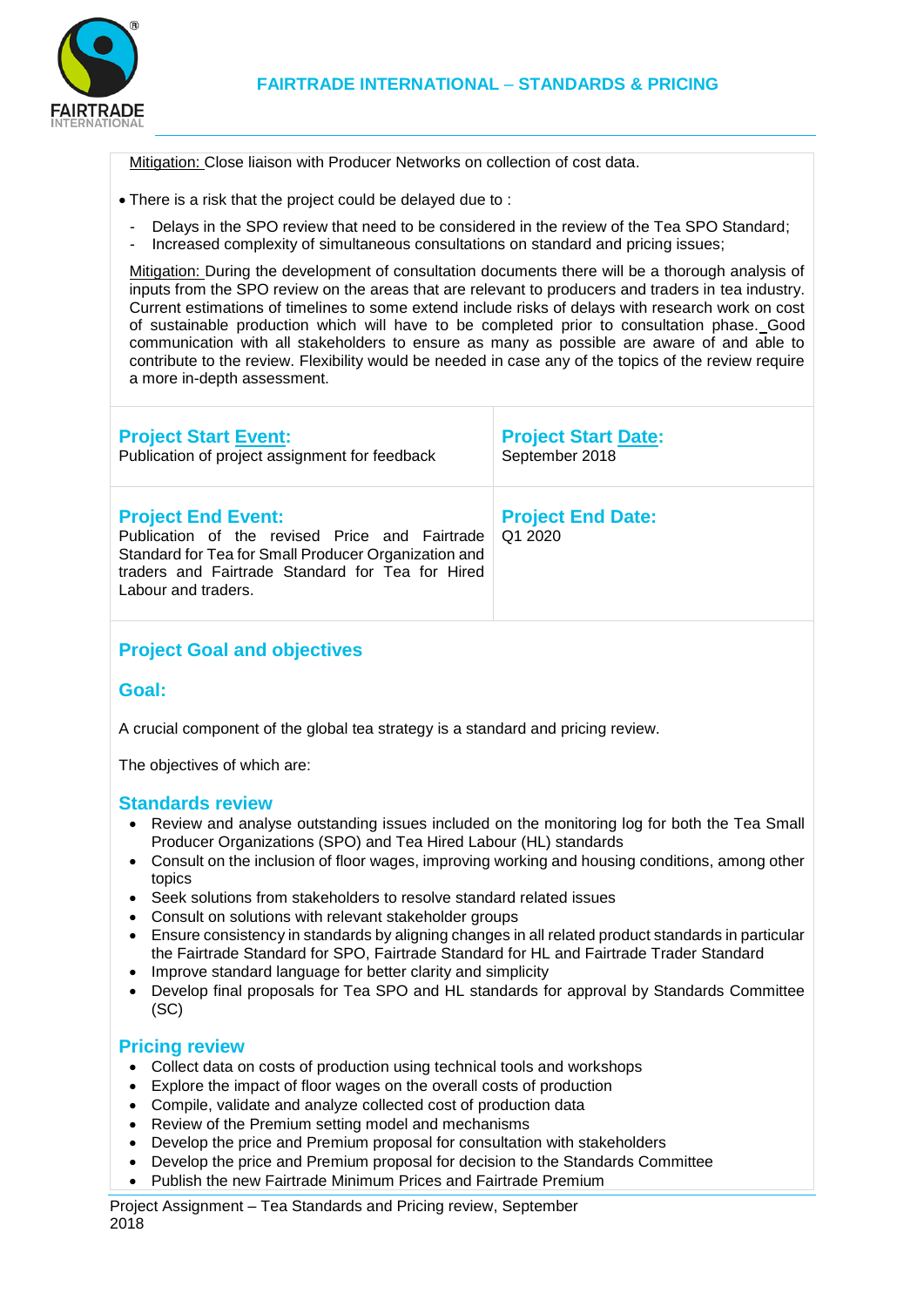

## **Connection with Theory of Change (ToC):**

This project is connected to the Fairtrade Goals (make trade fair, empower small producer and workers and foster sustainable livelihoods). In particular it aims to enable resilient and viable producer business, strong and inclusive SPOs, improved farming performance, protection of environment and adaptation to climate change and enhanced benefits for small producers, their communities and for workers by enabling them to have tools to negotiate their wages and terms of work.

The Tea pricing review is connected with the ToC approach related to "Standards & certification: Supply Chain" and the Fairtrade Goal 1 "Building benefits for smallholders and workers", Goal 2 "Deepening impact through services and programmes" and Goal 3 "Building Fairtrade markets"

For more information on Fairtrade's ToC see this [link.](http://www.fairtrade.net/resources/our-theory-of-change.html)

where the Fairtrade Standard for Tea for Small Producer Organizations and traders and the Fairtrade Standard for

The project includes the review of Fairtrade Minimum Price

For more information on Fairtrade Standards click this [link.](http://www.fairtrade.net/standards/our-standards.html)

(FMP) and Fairtrade Premium (FP) for all origins

The project covers all regions and products

Tea for Hired Labour and traders apply.

**Project scope:**

## **Out of scope:**

- Review of the Trader Standard
- Review of Hazardous Materials Lists
- Review of fruit & Herbal teas prices
- Incorporate the living wage or living income component in the price proposal for consultation or in the recommended price proposals to the Standards Committee (SC)
- Collect data on costs of production for non-Fairtrade producers.

### **Project timelines and information on opportunities to contribute:**

**Scoping:** September 2018 **Research and development of proposals:** October-December 2018 **Desk research & COSP collection:** January – June 2019 **Consultation 1st round\*:** June-July 2019 **Consultation 2nd round\*:** August-September 2019 **Drafting final proposal:** October 2019 **SC decision :** November 2019 **Publication :** Q1 2020 **Implementation:** Q1-Q3 2020

**\*** <sup>M</sup>**ore information will be provided closer to the consultation period on our [website.](http://www.fairtrade.net/standards/standards-work-in-progress.html) If you are identified as key stakeholders, you will receive an invitation to participate.**

# **Decision making process:**

The final decision will be taken by the Standards Committee (SC), a body made up of stakeholder representatives. The SC will aim at making a decision based on consensus. They may reword the final proposal if needed to reach consensus. If consensus cannot be reached, the SC will resort to voting.